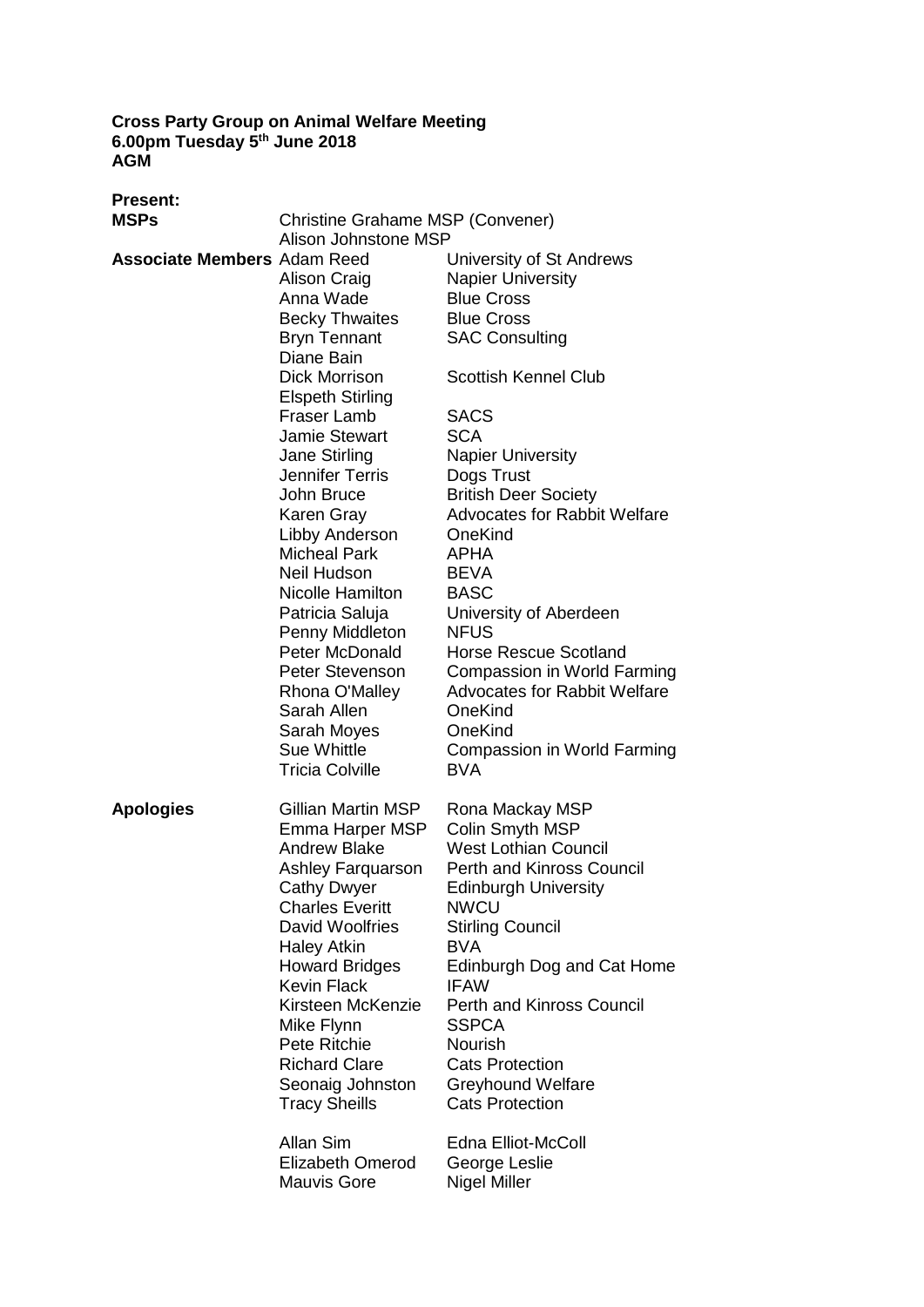## **1. Introductions**

The Convener (CG) opened the meeting and invited members to introduce themselves.

## **2. Apologies**

CG intimated apologies as listed above.

### **3. Minutes of previous meeting**

The minutes of the previous meeting were approved.

### **4. Letter from Cabinet Secretary**

The convenor expressed disappointment that the Cabinet Secretary had declined to meet the cross party group MSPs. Members agreed to write to the Cabinet Secretary to request a timeline for legislative change.

### **5. Animal Sentience**

Peter Stevenson (PS) Compassion for World Farming gave a presentation on the issues surrounding sentience.

In anticipation of Brexit it is essential that Article 13 where animals are recognised as sentient is incorporated. Scotland needs a clear independent approach. Sentience does not fit into the Good Food Nation Bill – it require a unique piece of legislation.

Colin Smyth (CS) explained that sentience is included in the EU Continuity Bill that is now being challenged by the Supreme Court

Libby Anderson (LA) added all regulations and directives to be incorporated in UK law. The implication being that sentience will be implicit in legislation where OneKind and Compassion want it to be explicit.

CS to draft a letter asking if the EU continuity Bill is sufficient to cover animal sentience.

### **6. Fish Welfare**

OneKind gave a presentation on farmed salmon.

Scotland is the world's 3<sup>rd</sup> largest salmon producer and the Scottish Government has a target of increasing output by a third. There are unacceptably high levels of mortality. Statistics obtained from the Fish Health Inspectorate indicate that stress, injuries and sea lice are significant problems. The methods being used to tackle these problems also have welfare implications (cleaner fish, thermolicer etc.) OnceKind would like more research carried out.

Tricia Colville BVA highlighted that there is a Fish Health Welfare working group and any information should be fed in to them.